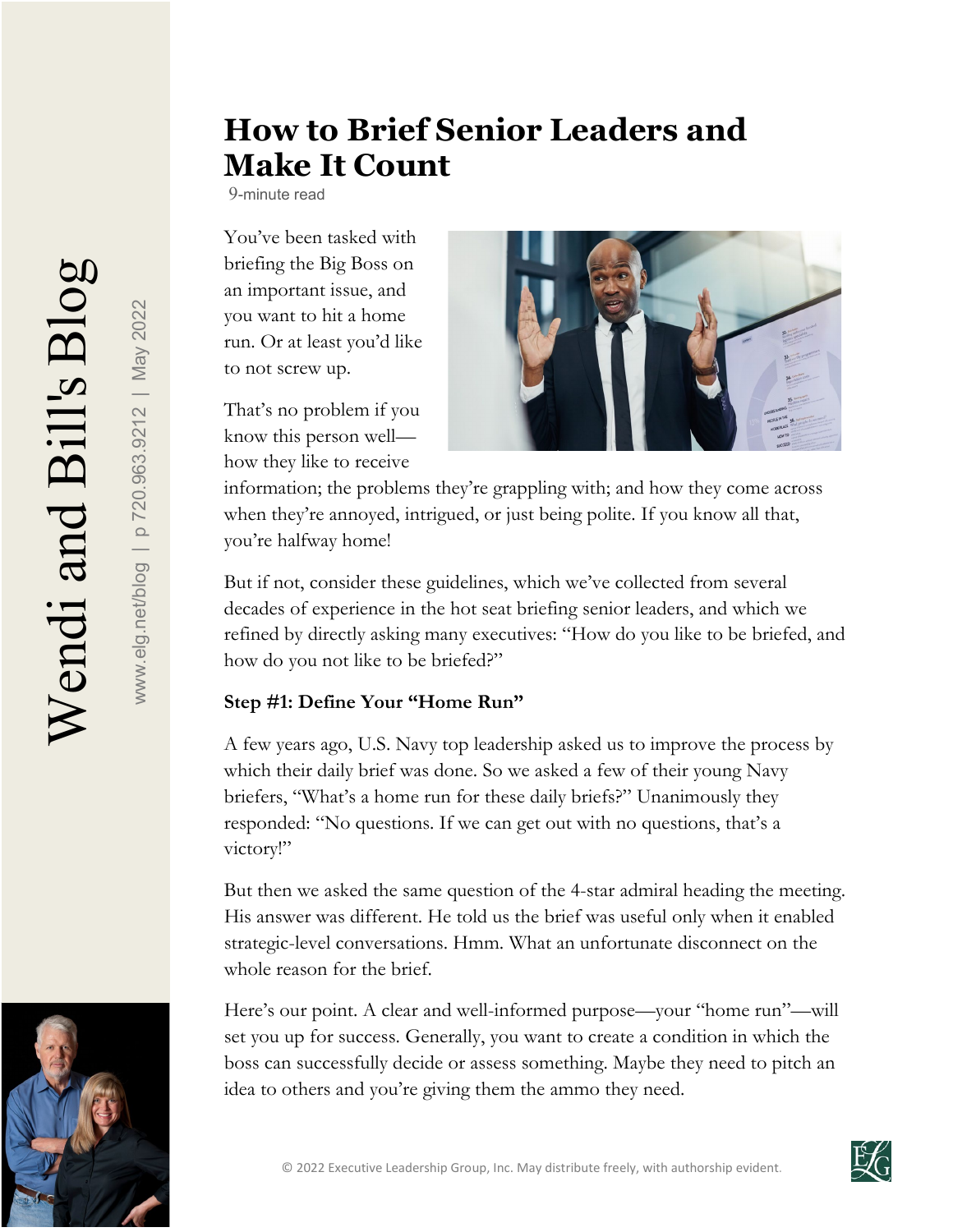Never is your home run the tautology of giving them information for informational purposes. You're there to make some thing happen. Name that thing and devote yourself to it.

## **Step #2: Gather Intel**

Upfront digging prevents unpleasant surprises for you and your audience. Three kinds of intel will help you with that.

The first is about style—that of the boss and of the other key attendees. One good go-to for this is the boss's executive assistant. The EA usually knows the boss's style and will help you make the best use of their time, especially if you frame it that way! Here are five questions that will help you pull that thread:

- First, What are their "tells"? Ask about the boss's tells, such as, "What does she look like when she's bored—and I oughta move on to the next point?" Likewise, "annoyed," "being politely patient," and so on. (Then go beat the boss at poker. No. Just kidding.)
- Second, How do they consume the written part? Are you better off sending a point paper and then just taking questions in the meeting? If the boss likes slides, should your slide deck be the read-ahead? Is it okay to send an agenda? (You want a "yes" to that last question; agendas help you manage expectations and the meeting. Be sure the agenda includes a statement of the brief's purpose.)
- Third, Who should send the read-ahead? Maybe it's you, or maybe it's more appropriate for the EA to do that. Or, if the meeting has multiple participants, perhaps the boss would like to receive a draft agenda from you and then send it out under their own name.
- Fourth, In what format do they like their visuals? Generally, the higher a leader is in an organization, the more they'll prefer at-a-glance-type visual information. (We're not talking clipart here; we're talking about conceptual diagrams of ideas and relationships, charts, graphs, and the consultants' old standby: the 2X2 matrix.) Senior leaders will incline less toward bullet points and even less toward great gray masses of words, but it depends on the issue and the person. Maybe the boss prefers whiteboards or flip charts. Find out.
- And fifth, Who else is coming to the meeting? What are their roles, and—especially—which of them may need a little managing or extra attention? Who will have the boss's ear on this topic? If someone derails

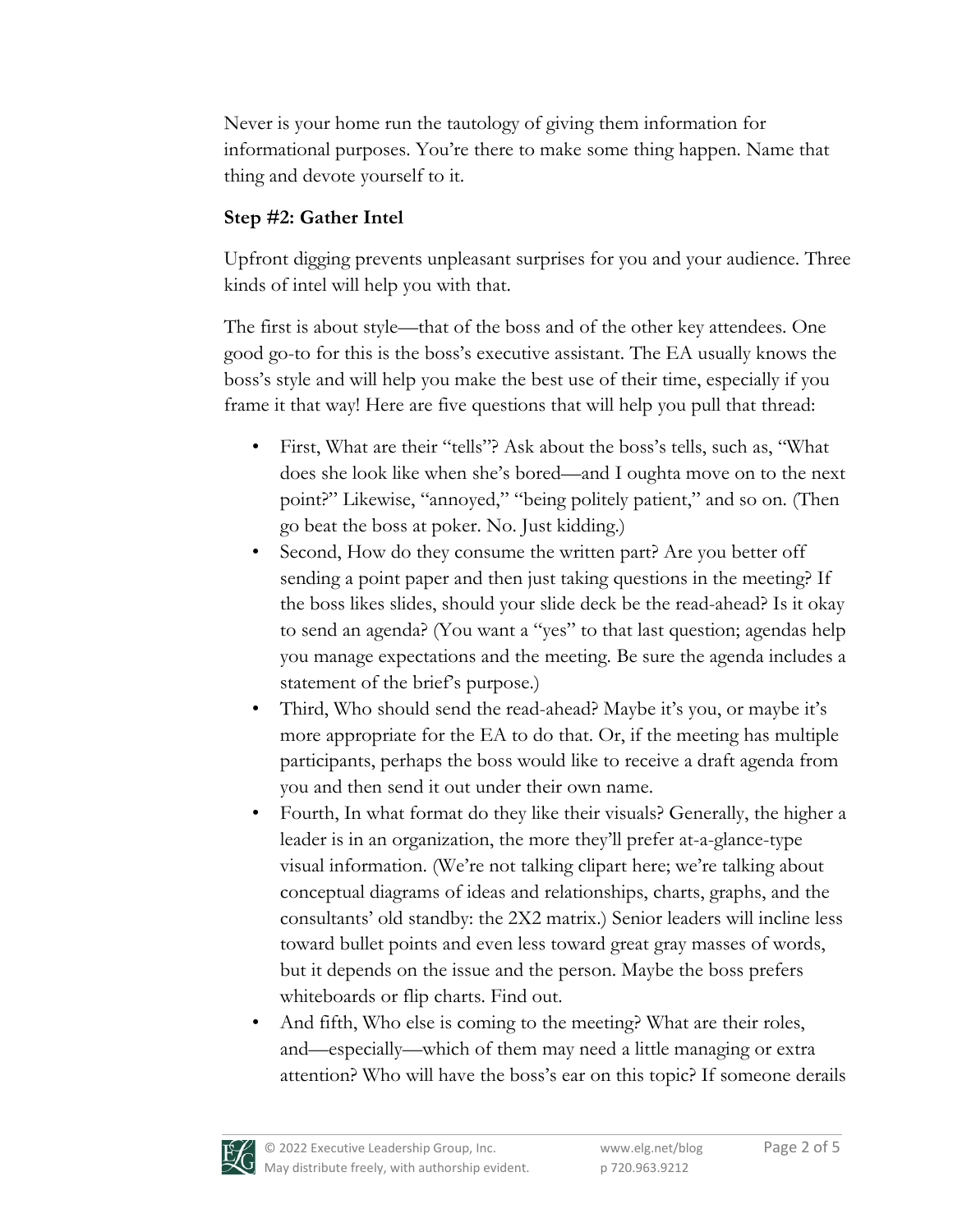your meeting, you won't achieve your goals and it may even be seen as your fault. So, know what or whom you're up against and have a plan.

A second kind of intel you need is on the boss's interests, concerns, and annoyances, especially as they pertain to the topic of your brief. Here are a couple of ways to get at that.

- First, What does their public face say? Have they given speeches, conducted interviews, or written memos that tell you what's on their mind? You can likely connect your message to their concerns. Or you might learn topics to avoid, or how you should frame your message. At the very least, an awareness of the boss's current world will increase your credibility.
- Also, What do other attendees say? Another powerful source of this information will be others who are attending the meeting. As with the EA, ask a few key players for a brief conversation. The double payback of this preparation is that you get the information you wanted, plus a little advance rapport with key attendees. That's a very good thing.

Lastly, gather intel on the meeting's setting. You want to be comfortable with your venue so it doesn't siphon your attention while you're briefing the boss.

- Will your venue be a videoconference? If so, make sure your software has the latest updates and you know how to operate it, especially if you plan to use slides or other visual aids. If you get to choose between a teleconference and a videoconference, we'd recommend the latter. That's because, with visual cues, it's easier to pick up on—and convey nuance.
- Or is your venue it face-to-face? If the meeting space is physical, you should ask to see it and learn how it's going to be set up. Will you be using a podium? A mic? Where's the boss going to sit? If it's not practical for you to see the space, ask a friendly soul to text you some pictures. It'll help. Really.

### **Step #3: Build the Brief Around Your "Home Run"**

Consider that the sequence in which you captured and outlined your thinking may not be the same sequence in which to unveil your message — if you want your audience to grasp your message.

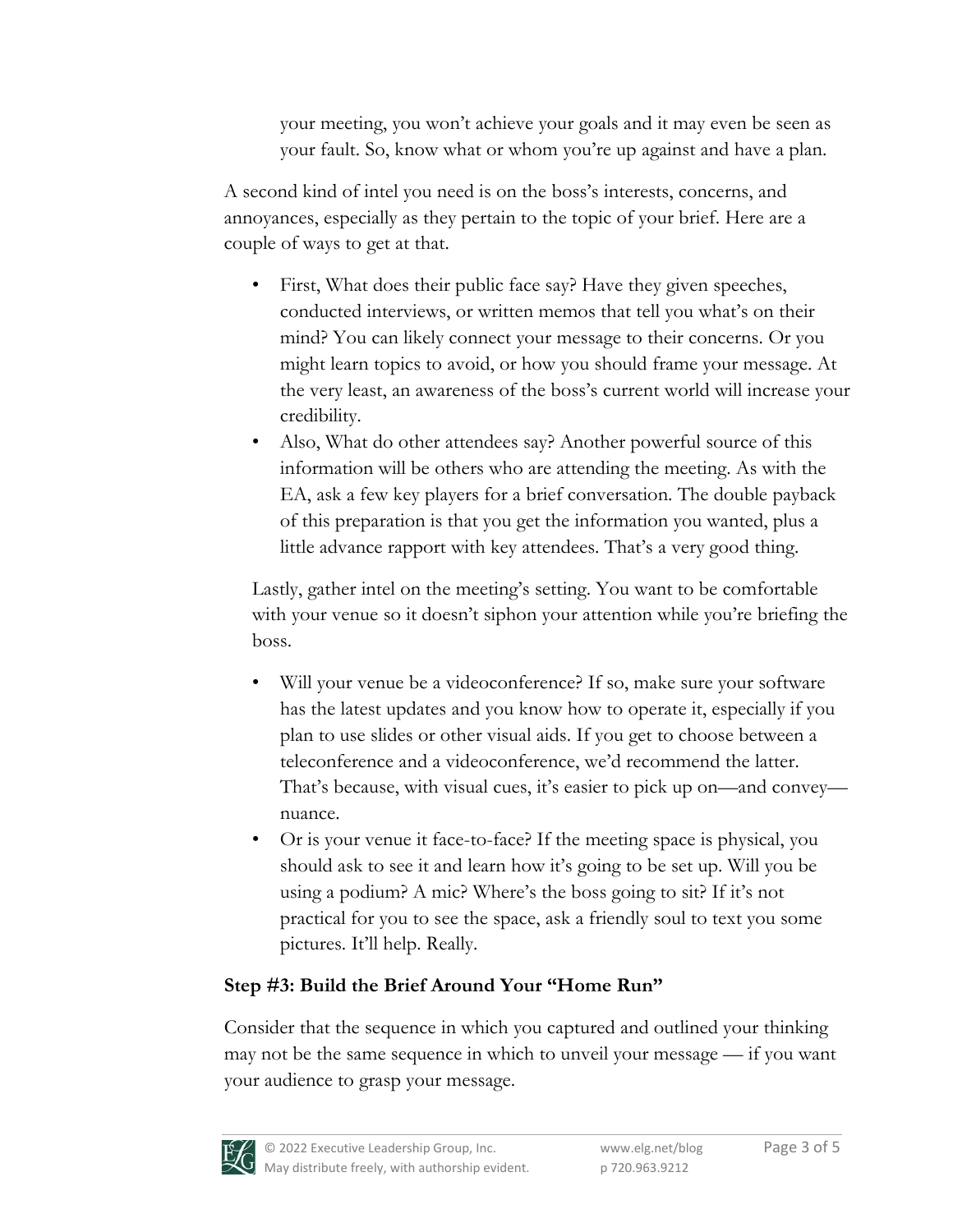In addition, although you do want to make your brief easy to follow, don't do that by boring your audience with baby bites they don't need. You'll lose their attention and pigeonhole yourself as a low-level, tactical (i.e., not strategic) person.

Instead, try this little thinking hack: Use questions to organize your brief.

List the key questions your audience needs answered, and then decide the best sequence in which to answer them. When you frame your brief this way, the sequence will become obvious to you.

You can also use these questions to provide your audience the intellectual scaffolding to follow your reasoning. You could say something like, "Here's what I hope we can accomplish and the six questions we'll answer to do that."

Or, if you're a good storyteller, you could begin with an engaging anecdote that tees up the goal of the brief and the topics to be discussed to achieve it.

If you're using slides, put any details or supporting data that you might need at the back of your brief in a section labeled "supporting information" or "backup slides." Be sure to reference them by page number in the main body, as you would with endnotes, so people can flip back and forth with ease.

One more thing: Wherever possible, make the abstract concrete.

For example, if you're expressing safety concerns about a new device on the market, you should cite statistics that make your case, but back it up emotionally with potent anecdotes about real people. Bonus points if you can hold up an object related to your message—say, a broken fan belt or a deceased victim's name badge. That's powerful.

## **Step #4: Be Present**

Having mastered your material, it's time to master the room.

It's easy to withdraw into your own head with a flurry of self-talk. Instead, tell your brain to be quiet and tell yourself be present.

Take the attitude that you are there to benefit these people, so put your attention on them. It will calm your nerves and sharpen your aim if you shift from "How am I looking?" to "Are they getting what they need?"